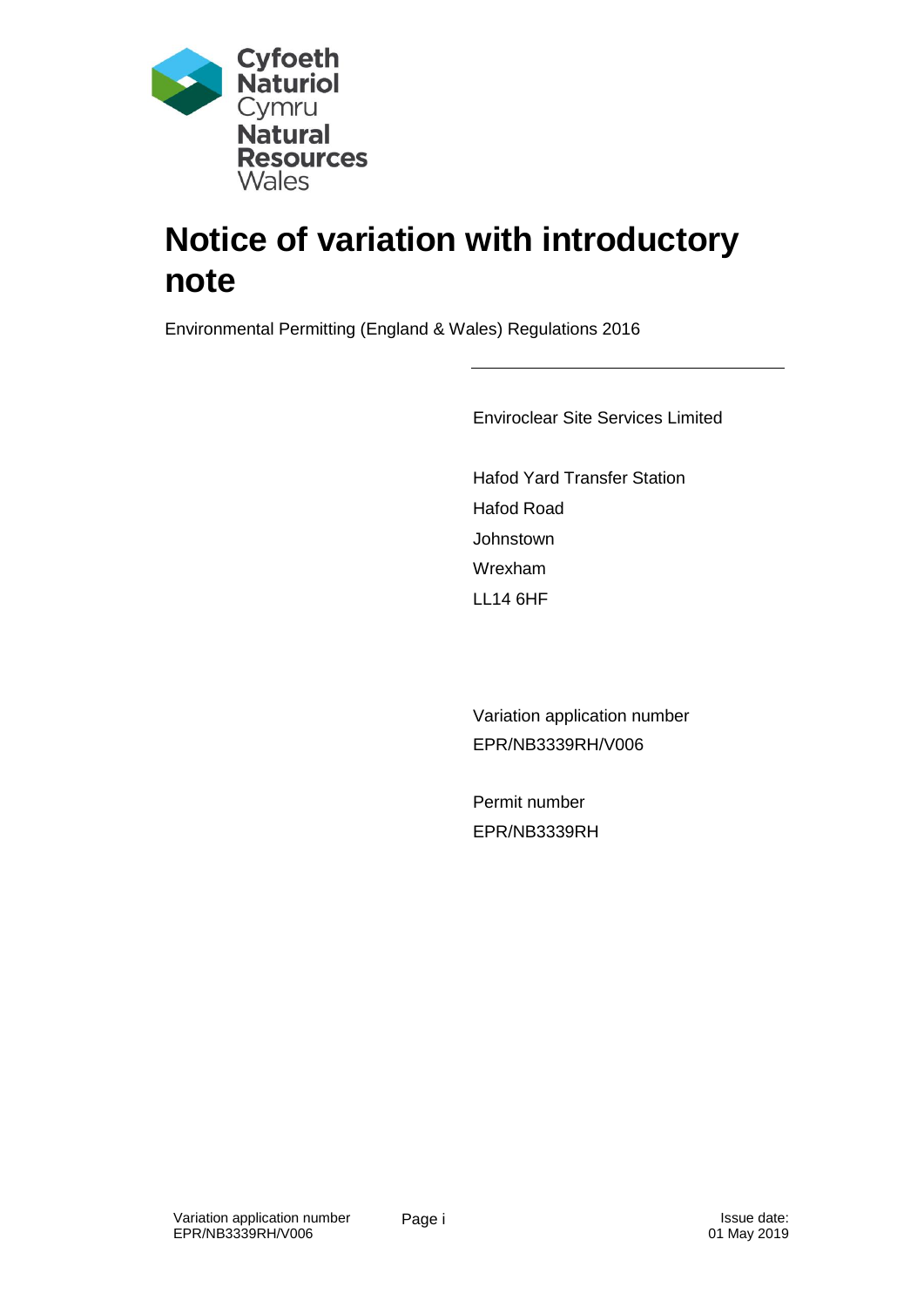## **Hafod Yard Transfer Station Permit number EPR/NB3339RH**

### **Introductory note**

### **This introductory note does not form a part of the notice**

The following notice gives notice of the variation of an environmental permit.

This variation to add 20 01 99 other fractions not otherwise specified – sharps, hypodermic needles/blades to the list of permitted wastes.

The schedules specify the changes made to the original permit.

The status log of a permit sets out the permitting history, including any changes to the permit reference number.

| <b>Status log of the permit</b>                                           |                       |                                                                                                                                                                                                                                                                                      |  |
|---------------------------------------------------------------------------|-----------------------|--------------------------------------------------------------------------------------------------------------------------------------------------------------------------------------------------------------------------------------------------------------------------------------|--|
| <b>Description</b>                                                        | <b>Date</b>           | <b>Comments</b>                                                                                                                                                                                                                                                                      |  |
| Waste Management<br>Licence issued<br>EAWML 100343                        | 03/12/08              | Original permit for a household,<br>commercial and industrial waste transfer<br>station with treatment, asbestos storage<br>and vehicle depollution and dismantling<br>(authorised treatment) facility issued to<br>Mr Michael Davies trading as M and J T<br>Davies Group.          |  |
| Part transfer<br>determined<br>EPR/CB3133RG<br>(formerly EAWML<br>100343) | 09/08/11              | Partial transfer of permit complete:<br>EPR/CB3133RG<br>permit<br>Varied<br>$\bullet$<br>issued to Mr Michael Davies.<br>New permit EPR/WP3990VL issued<br>to Mr Nigel Harper to operate a<br>household, commercial and industrial<br>waste transfer station with treatment<br>only. |  |
| <b>Transfer determined</b><br>EPR/NB3339RH                                | 01/02/13              | Full transfer of permit EPR/CB3133RG<br>issued to Enviroclear Site Services<br>Limited.                                                                                                                                                                                              |  |
| Variation determined<br>EPR/NB3339RH/V002                                 | 18/12/13              | Operator initiated administrative variation<br>to add new waste codes and associated<br>conditions issued.                                                                                                                                                                           |  |
| Variation determined<br>EPR/NB3339RH/V003                                 | 23/06/15              | Operator initiated administrative variation<br>to add new waste codes issued.                                                                                                                                                                                                        |  |
| Variation determined<br>EPR/NB3339RH/V004                                 | 08/01/16              | Operator initiated administrative variation<br>to add new waste codes issued.                                                                                                                                                                                                        |  |
| Variation determined<br>EPR/NB3339RH/V005                                 | 14/03/17              | Variation issued:<br>Operator initiated variation to add new<br>$\bullet$<br>waste codes; and a<br>Regulator initiated variation to update<br>$\bullet$<br>and consolidate the permit.                                                                                               |  |
| Application received<br>EPR/NB3339RH/V006                                 | Duly made<br>26/03/19 | Application to add addition waste code<br>20 01 99 - sharps                                                                                                                                                                                                                          |  |
| Variation issued<br>EPR/NB3339RH                                          | 01/05/19              | Permit issued                                                                                                                                                                                                                                                                        |  |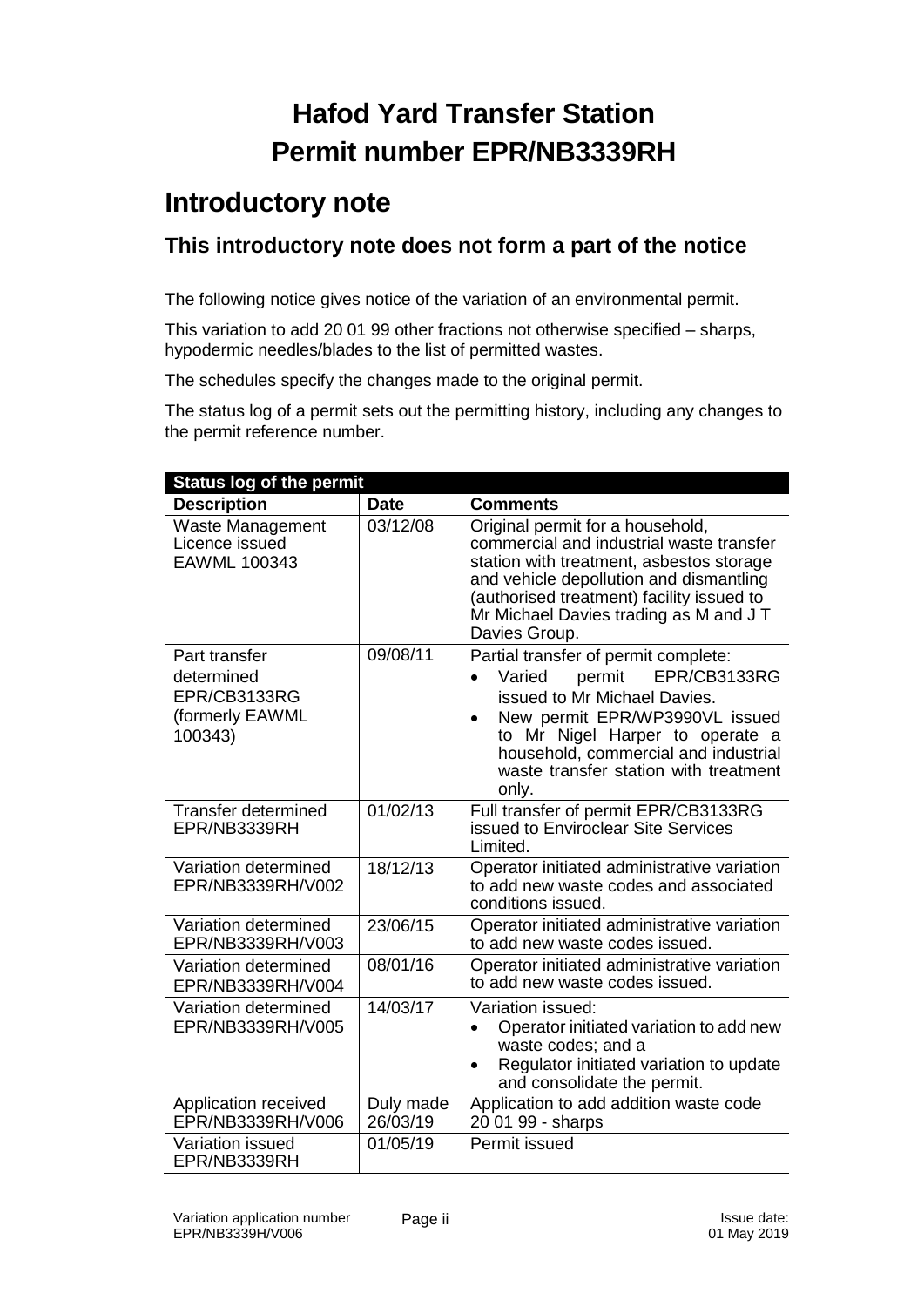End of introductory note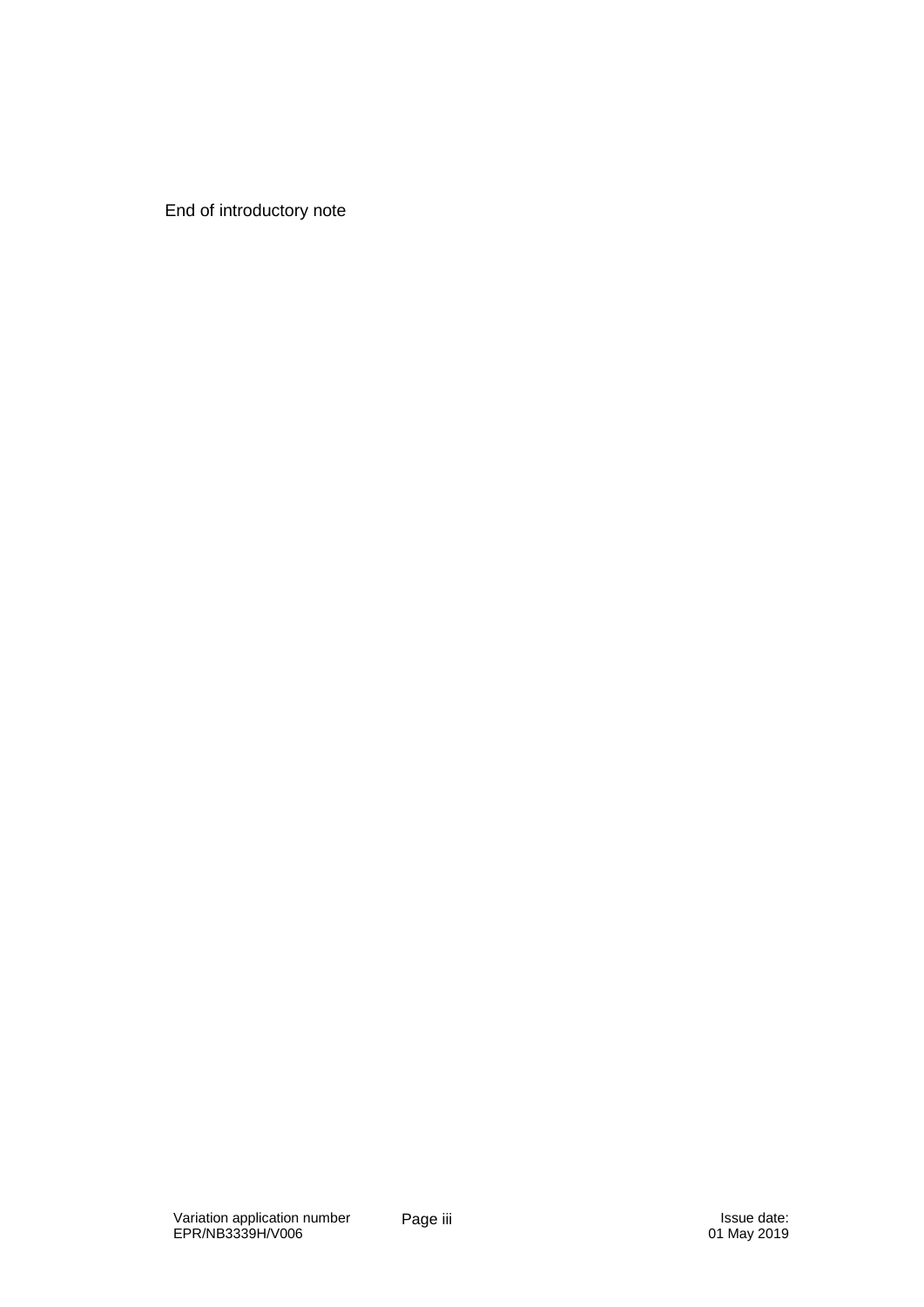### **Notice of variation**

Environmental Permitting (England and Wales) Regulations 2016

The Natural Resources Body for Wales ("Natural Resources Wales") in exercise of its powers under regulation 20 of the Environmental Permitting (England and Wales) Regulations 2016 varies

**Permit number**

**EPR/NB3339RH**

**issued to:**

**Enviroclear Site Services Limited** ("the operator")

whose registered office is **Hafod Yard 1 & 2 Hafod Road Ruabon Wrexham Clwyd LL14 6HF**

company registration number **03986084** to operate a regulated facility at **Hafod Yard Transfer Station Hafod Road Johnstown Wrexham LL14 6HF**

to the extent set out in the schedules.

The notice shall take effect from 01/05/2019

| Name              | Date       |
|-------------------|------------|
| <b>Huw Davies</b> | 01/05/2019 |

Authorised on behalf of Natural Resources Wales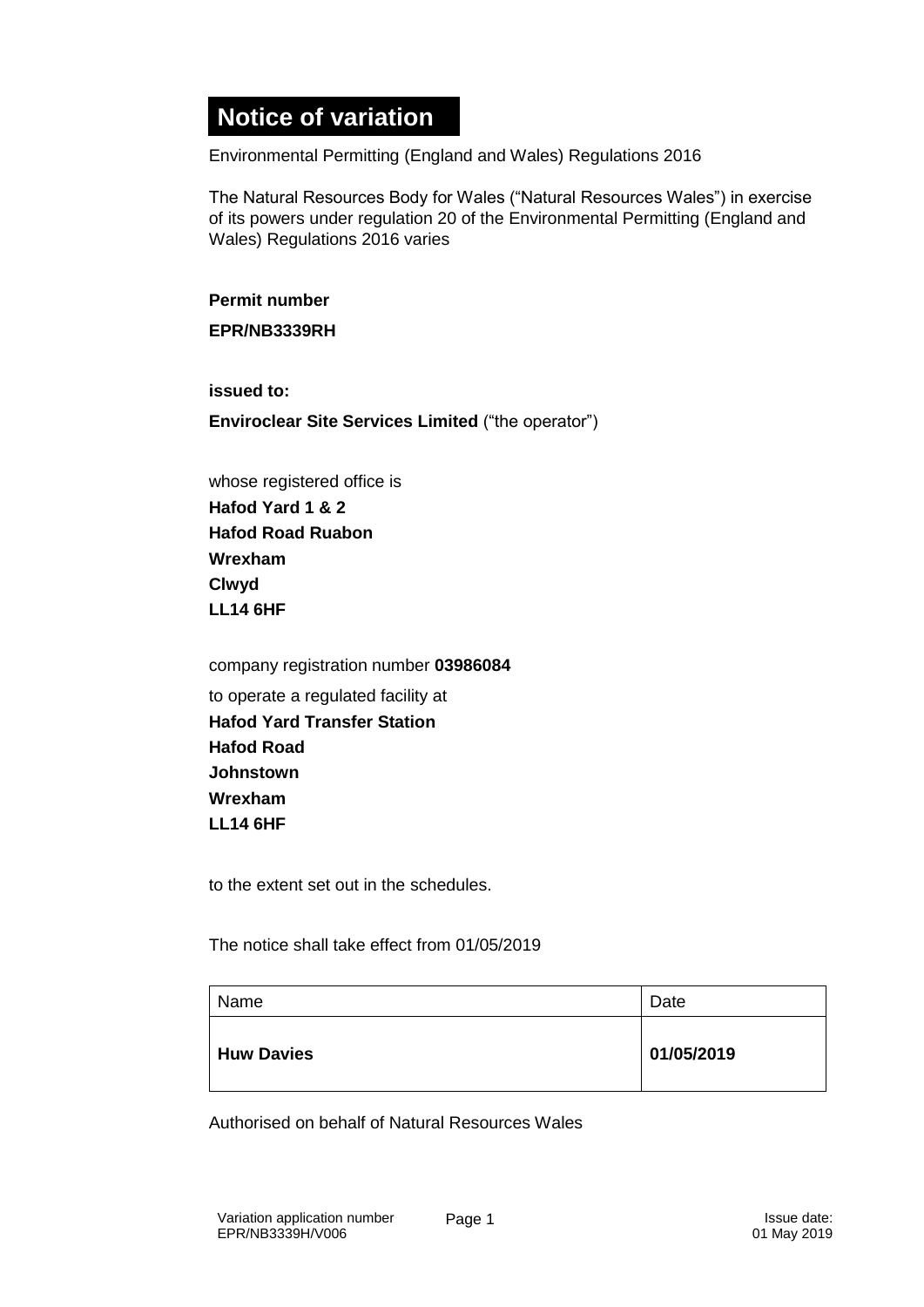#### **Schedule 1 – conditions to be deleted**

None

#### **Schedule 2 – conditions to be amended**

The following conditions are amended as a result of the application made by the operator

### **Schedule 1 - Operations**

| <b>Table S1.2 Operating techniques</b>                                                                              |                                                                                               |                                |
|---------------------------------------------------------------------------------------------------------------------|-----------------------------------------------------------------------------------------------|--------------------------------|
| <b>Description</b>                                                                                                  | <b>Parts</b>                                                                                  | <b>Date</b><br><b>Received</b> |
| Technical Guidance Document: 'How to comply with your<br>environmental permit'                                      | All relevant sections                                                                         | N/A                            |
| Sector Guidance Note IPPC S5.06: Guidance for the<br>Recovery and Disposal of Hazardous and Non-<br>Hazardous Waste | All relevant sections                                                                         | N/A                            |
| Fire prevention and mitigation plan guidance - Waste<br>Version 1, May 2016                                         | All relevant sections                                                                         | N/A                            |
| Additional information                                                                                              | <b>Hafod Environmental</b><br><b>Risk Assessment</b>                                          | 26/11/13                       |
| Sharps supporting documents version 1.2 Document<br>reference 4016-1277-SSD                                         | 3 Precedure for the<br>acceptance of sharps<br>(including<br>hyperdermic<br>needles & blades) | 26/03/19                       |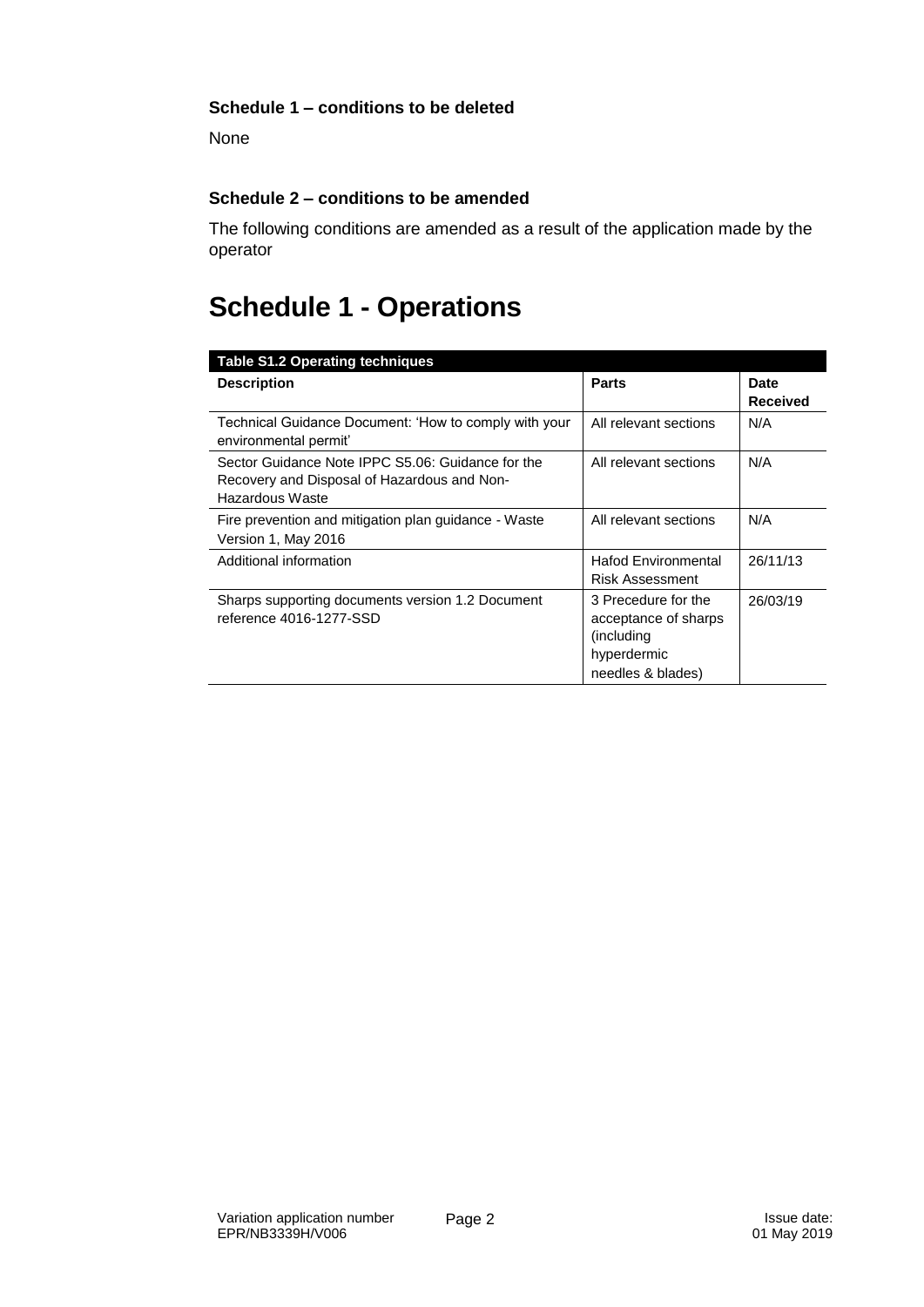### **Schedule 2 - Waste types, raw materials and fuels**

|                     | Table S2.1 Permitted waste types and quantities for Household, Commercial and Industrial                                                                                                                             |
|---------------------|----------------------------------------------------------------------------------------------------------------------------------------------------------------------------------------------------------------------|
|                     | <b>Waste Transfer Station with Treatment &amp; Asbestos Storage</b>                                                                                                                                                  |
| Maximum<br>quantity | The maximum quantity for waste to be accepted on site shall not exceed 20,001<br>tonnes per year.                                                                                                                    |
| <b>Exclusions</b>   | Notwithstanding the waste types set out in this table, wastes having any of the<br>following characteristics shall not be accepted:                                                                                  |
|                     | consisting solely or mainly of dusts, powders or loose fibres<br>$\bullet$                                                                                                                                           |
| Waste               | <b>Description</b>                                                                                                                                                                                                   |
| code                |                                                                                                                                                                                                                      |
| 01                  | WASTES RESULTING FROM EXPLORATION, MINING, QUARRYING, AND<br>PHYSICAL AND CHEMICAL TREATMENT OF MINERALS                                                                                                             |
| 01 01               | wastes from mineral excavation                                                                                                                                                                                       |
| 01 01 01            | wastes from mineral metalliferous excavation                                                                                                                                                                         |
| 01 01 02            | wastes from mineral non-metalliferous excavation                                                                                                                                                                     |
| 01 03               | wastes from physical and chemical processing of metalliferous minerals                                                                                                                                               |
| 01 03 06            | tailings other than those mentioned in 01 03 04 and 01 03 05                                                                                                                                                         |
| 01 03 09            | red mud from alumina production other than the wastes mentioned in 01 03 10                                                                                                                                          |
| 01 04               | wastes from physical and chemical processing of non-metalliferous minerals                                                                                                                                           |
| 01 04 08            | waste gravel and crushed rocks other than those mentioned in 01 04 07                                                                                                                                                |
| 01 04 09            | waste sand and clays                                                                                                                                                                                                 |
| 01 04 11            | wastes from potash and rock salt processing other than those mentioned in 01 04<br>07                                                                                                                                |
| 01 04 12            | tailings and other wastes from washing and cleaning of minerals other than those<br>mentioned in 01 04 07 and 01 04 11                                                                                               |
| 01 04 13            | wastes from stone cutting and sawing other than those mentioned in 01 04 07                                                                                                                                          |
| 02                  | WASTES FROM AGRICULTURE, HORTICULTURE, AQUACULTURE,<br>FORESTRY, HUNTING AND FISHING, FOOD PREPARATION AND<br><b>PROCESSING</b>                                                                                      |
| 02 01               | wastes from agriculture, horticulture, aquaculture, forestry, hunting and<br>fishing                                                                                                                                 |
| 02 01 03            | plant-tissue waste                                                                                                                                                                                                   |
| 02 01 04            | waste plastics (except packaging)                                                                                                                                                                                    |
| 02 01 07            | wastes from forestry                                                                                                                                                                                                 |
| 02 01 10            | waste metal                                                                                                                                                                                                          |
| 02 02               | wastes from the preparation and processing of meat, fish and other foods of<br>animal origin                                                                                                                         |
| 02 02 03            | materials unsuitable for consumption or processing                                                                                                                                                                   |
| 02 03               | wastes from fruit, vegetables, cereals, edible oils, cocoa, coffee, tea and<br>tobacco preparation and processing; conserve production; yeast and yeast<br>extract production, molasses preparation and fermentation |
| 02 03 04            | materials unsuitable for consumption or processing                                                                                                                                                                   |
| 02 04               | wastes from sugar processing                                                                                                                                                                                         |
| 02 04 01            | soil from cleaning and washing beet                                                                                                                                                                                  |
| 02 04 02            | off-specification calcium carbonate                                                                                                                                                                                  |
| 02 05               | wastes from the dairy products industry                                                                                                                                                                              |
| 02 05 01            | materials unsuitable for consumption or processing                                                                                                                                                                   |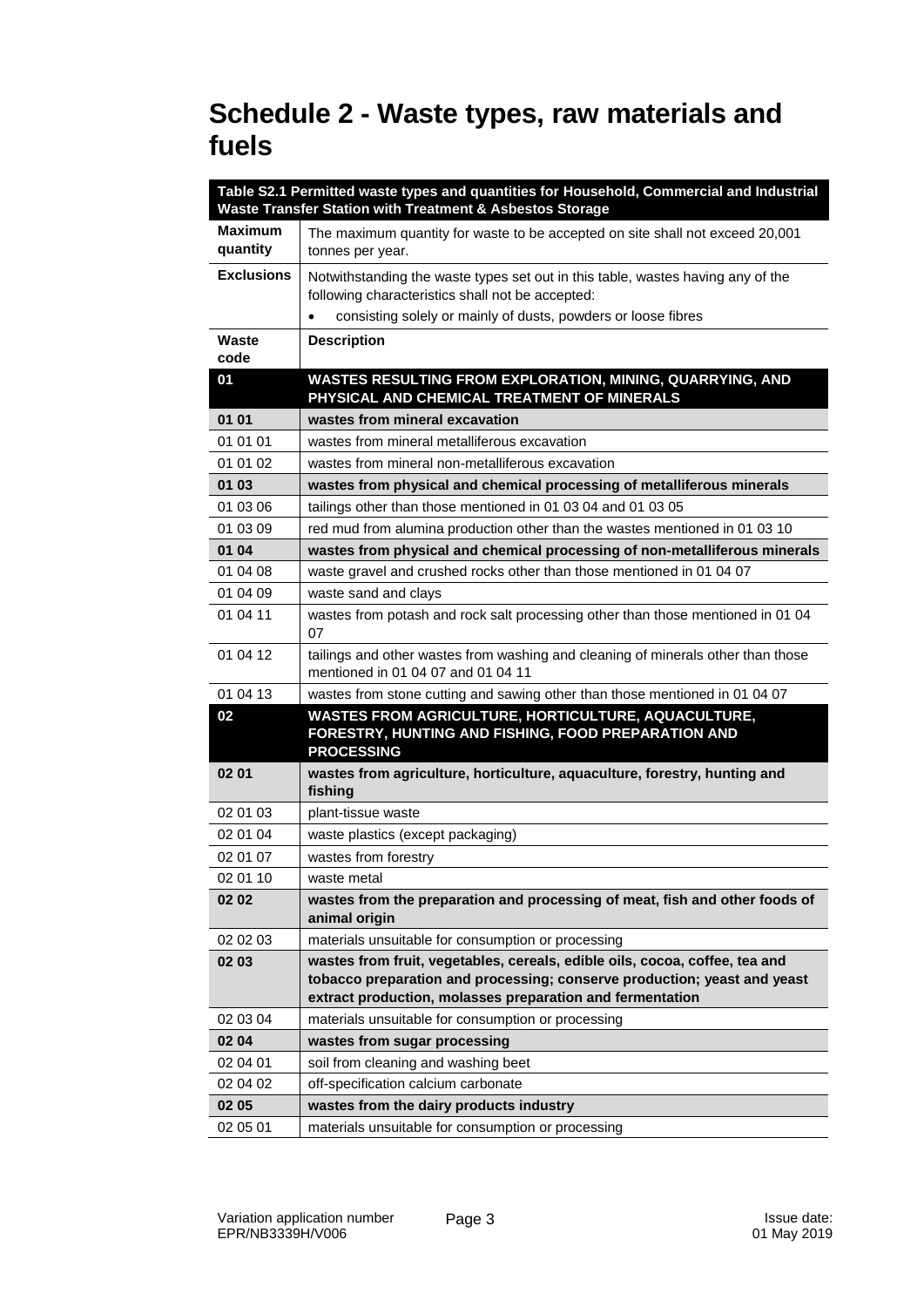| 02 06     | wastes from the baking and confectionery industry                                                      |
|-----------|--------------------------------------------------------------------------------------------------------|
| 02 06 01  | materials unsuitable for consumption or processing                                                     |
| 02 06 02  | wastes from preserving agents                                                                          |
| 02 07     | wastes from the production of alcoholic and non-alcoholic beverages<br>(except coffee, tea and cocoa)  |
| 02 07 01  | wastes from washing, cleaning and mechanical reduction of raw materials                                |
| 02 07 02  | wastes from spirits distillation                                                                       |
| 02 07 04  | materials unsuitable for consumption or processing                                                     |
| 03        | WASTES FROM WOOD PROCESSING AND THE PRODUCTION OF PANELS<br>AND FURNITURE, PULP, PAPER AND CARDBOARD   |
| 03 01     | wastes from wood processing and the production of panels and furniture                                 |
| 03 01 01  | waste bark and cork                                                                                    |
| 03 01 04* | sawdust, shavings, cuttings, wood, particle board and veneer containing<br>hazardous substances        |
| 03 01 05  | sawdust, shavings, cuttings, wood, particle board and veneer other than those<br>mentioned in 03 01 04 |
| 03 03     | wastes from pulp, paper and cardboard production and processing                                        |
| 03 03 01  | waste bark and wood                                                                                    |
| 03 03 07  | mechanically separated rejects from pulping of waste paper and cardboard                               |
| 03 03 08  | wastes from sorting of paper and cardboard destined for recycling                                      |
| 03 03 10  | fibre rejects, fibre-, filler- and coating-sludges from mechanical separation                          |
| 04        | <b>WASTES FROM THE LEATHER, FUR AND TEXTILE INDUSTRIES</b>                                             |
| 04 01     | wastes from the leather and fur industry                                                               |
| 04 01 08  | waste tanned leather (blue sheetings, shavings, cuttings, buffing dust) containing<br>chromium         |
| 04 01 09  | wastes from dressing and finishing                                                                     |
| 04 02     | wastes from the textile industry                                                                       |
| 04 02 21  | wastes from unprocessed textile fibres                                                                 |
| 04 02 22  | wastes from processed textile fibres                                                                   |
| 06        | <b>WASTES FROM INORGANIC CHEMICAL PROCESSES</b>                                                        |
| 06 09     | wastes from the MSFU of phosphorous chemicals and phosphorous<br>chemical processes                    |
| 06 09 02  | phosphorous slag                                                                                       |
| 06 09 03* | calcium-based reaction wastes containing or contaminated with hazardous<br>substances                  |
| 06 09 04  | calcium-based reaction wastes other than those mentioned in 06 09 03                                   |
| 06 11     | wastes from the manufacture of inorganic pigments and opacificiers                                     |
| 06 11 01  | calcium-based reaction wastes from titanium dioxide production                                         |
| 06 13     | wastes from inorganic chemical processes not otherwise specified                                       |
| 06 13 02* | spent activated carbon (except 06 07 02)                                                               |
| 07        | <b>WASTES FROM ORGANIC CHEMICAL PROCESSES</b>                                                          |
| 07 01     | wastes from the manufacture, formulation, supply and use (MFSU) of basic<br>organic chemicals          |
| 07 01 08* | other still bottoms and reaction residues                                                              |
| 07 02     | wastes from the MFSU of plastics, synthetic rubber and man-made fibres                                 |
| 07 02 13  | waste plastic                                                                                          |
| 07 07     | wastes from the MFSU of fine chemicals and chemical products not<br>otherwise specified                |
| 07 07 10* | other filter cakes and spent absorbents                                                                |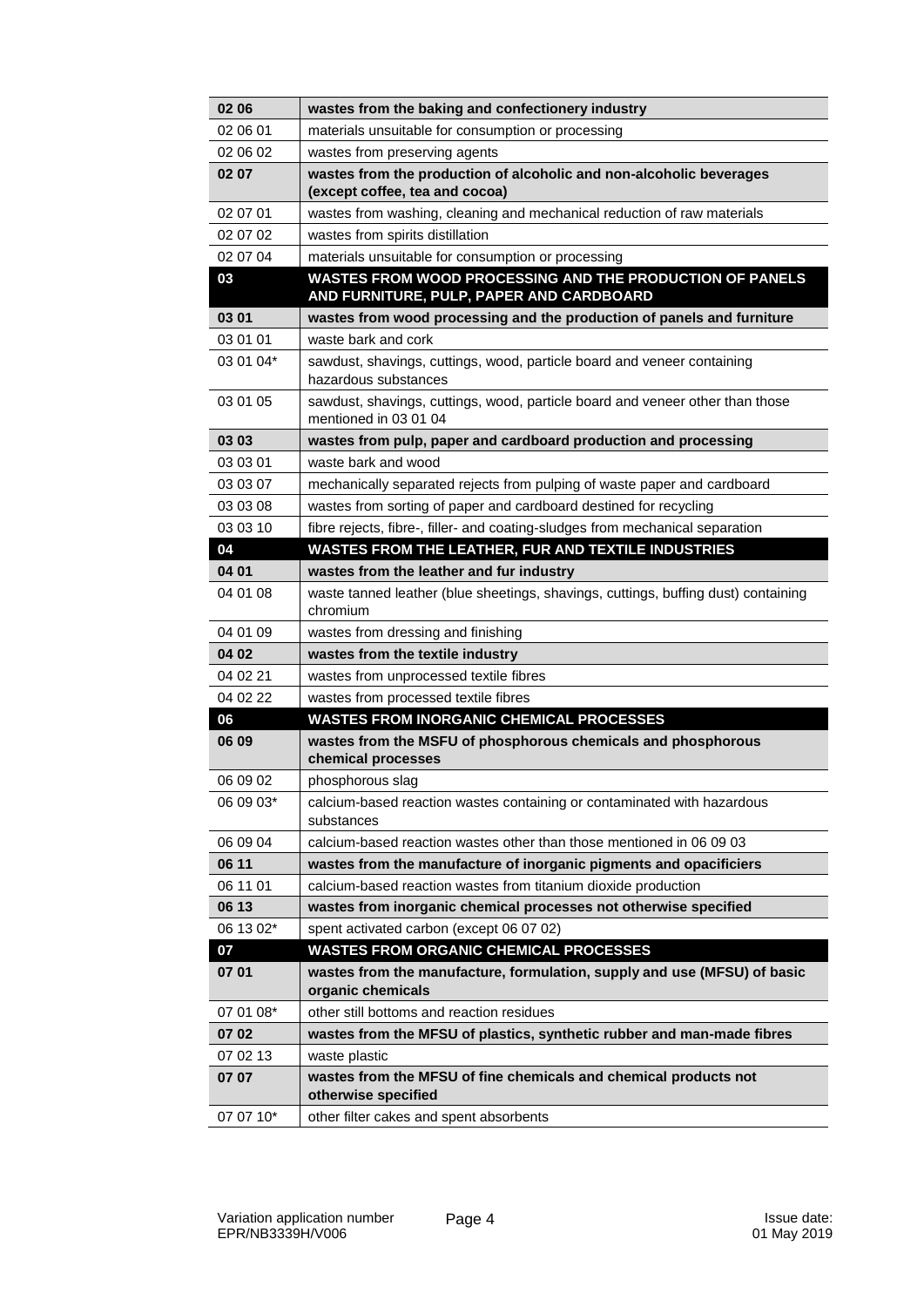| 08       | WASTES FROM THE MANUFACTURE, FORMULATION, SUPPLY AND USE<br>(MFSU) OF COATINGS (PAINTS, VARNISHES AND VITREOUS ENAMELS),<br>ADHESIVES, SEALANTS AND PRINTING INKS |
|----------|-------------------------------------------------------------------------------------------------------------------------------------------------------------------|
| 08 01    | wastes from MFSU and removal of paint and varnish                                                                                                                 |
| 08 01 14 | sludges from paint or varnish other than those mentioned in 08 01 13                                                                                              |
| 09       | <b>WASTES FROM THE PHOTOGRAPHIC INDUSTRY</b>                                                                                                                      |
| 09 01    | wastes from the photographic industry                                                                                                                             |
| 09 01 07 | photographic film and paper containing silver or silver compounds                                                                                                 |
| 09 01 08 | photographic film and paper free of silver or silver compounds                                                                                                    |
| 09 01 10 | single-use cameras without batteries                                                                                                                              |
| 09 01 12 | single-use cameras containing batteries other than those mentioned in 09 01 11                                                                                    |
| 10       | <b>WASTES FROM THERMAL PROCESSES</b>                                                                                                                              |
| 10 01    | wastes from power stations and other combustion plants (except 19)                                                                                                |
| 10 01 01 | bottom ash, slag and boiler dust (excluding boiler dust mentioned in 10 01 04)                                                                                    |
| 10 01 05 | calcium-based reaction wastes from flue-gas desulphurisation in solid form                                                                                        |
| 10 01 07 | calcium-based reaction wastes from flue-gas desulphurisation in sludge form                                                                                       |
| 10 01 15 | bottom ash, slag and boiler dust from co-incineration other than those mentioned<br>in 10 01 14                                                                   |
| 10 01 19 | wastes from gas cleaning other than those mentioned in 10 01 05, 10 01 07 and<br>10 01 18                                                                         |
| 10 01 24 | sands from fluidised beds                                                                                                                                         |
| 10 02    | wastes from the iron and steel industry                                                                                                                           |
| 10 02 01 | wastes from the processing of slag                                                                                                                                |
| 10 02 02 | unprocessed slag                                                                                                                                                  |
| 10 02 08 | solid wastes from gas treatment other than those mentioned in 10 02 07                                                                                            |
| 10 02 10 | mill scales                                                                                                                                                       |
| 10 02 14 | sludges and filter cakes from gas treatment other than those mentioned in 10 02<br>13                                                                             |
| 10 02 15 | other sludges and filter cakes                                                                                                                                    |
| 10 03    | wastes from aluminium thermal metallurgy                                                                                                                          |
| 10 03 05 | waste alumina                                                                                                                                                     |
| 10 03 16 | skimmings other than those mentioned in 10 03 15                                                                                                                  |
| 10 03 18 | carbon-containing wastes from anode manufacture other than those mentioned in<br>10 03 17                                                                         |
| 10 03 24 | solid wastes from gas treatment other than those mentioned in 10 03 23                                                                                            |
| 10 03 26 | sludges and filter cakes from gas treatment other than those mentioned in 10 03<br>25                                                                             |
| 10 03 28 | wastes from cooling-water treatment other than those mentioned in 10 03 27                                                                                        |
| 10 03 30 | wastes from treatment of salt slags and black drosses other than those mentioned<br>in 10 03 29                                                                   |
| 10 04    | wastes from lead thermal metallurgy                                                                                                                               |
| 10 04 10 | wastes from cooling-water treatment other than those mentioned in 10 04 09                                                                                        |
| 10 05    | wastes from zinc thermal metallurgy                                                                                                                               |
| 10 05 01 | slags from primary and secondary production                                                                                                                       |
| 10 05 09 | wastes from cooling-water treatment other than those mentioned in 10 05 08                                                                                        |
| 10 05 11 | dross and skimmings other than those mentioned in 10 05 10                                                                                                        |
| 10 06    | wastes from copper thermal metallurgy                                                                                                                             |
| 10 06 01 | slags from primary and secondary production                                                                                                                       |
| 10 06 02 | dross and skimmings from primary and secondary production                                                                                                         |
| 10 06 10 | wastes from cooling-water treatment other than those mentioned in 10 06 09                                                                                        |
| 10 07    | wastes from silver, gold and platinum thermal metallurgy                                                                                                          |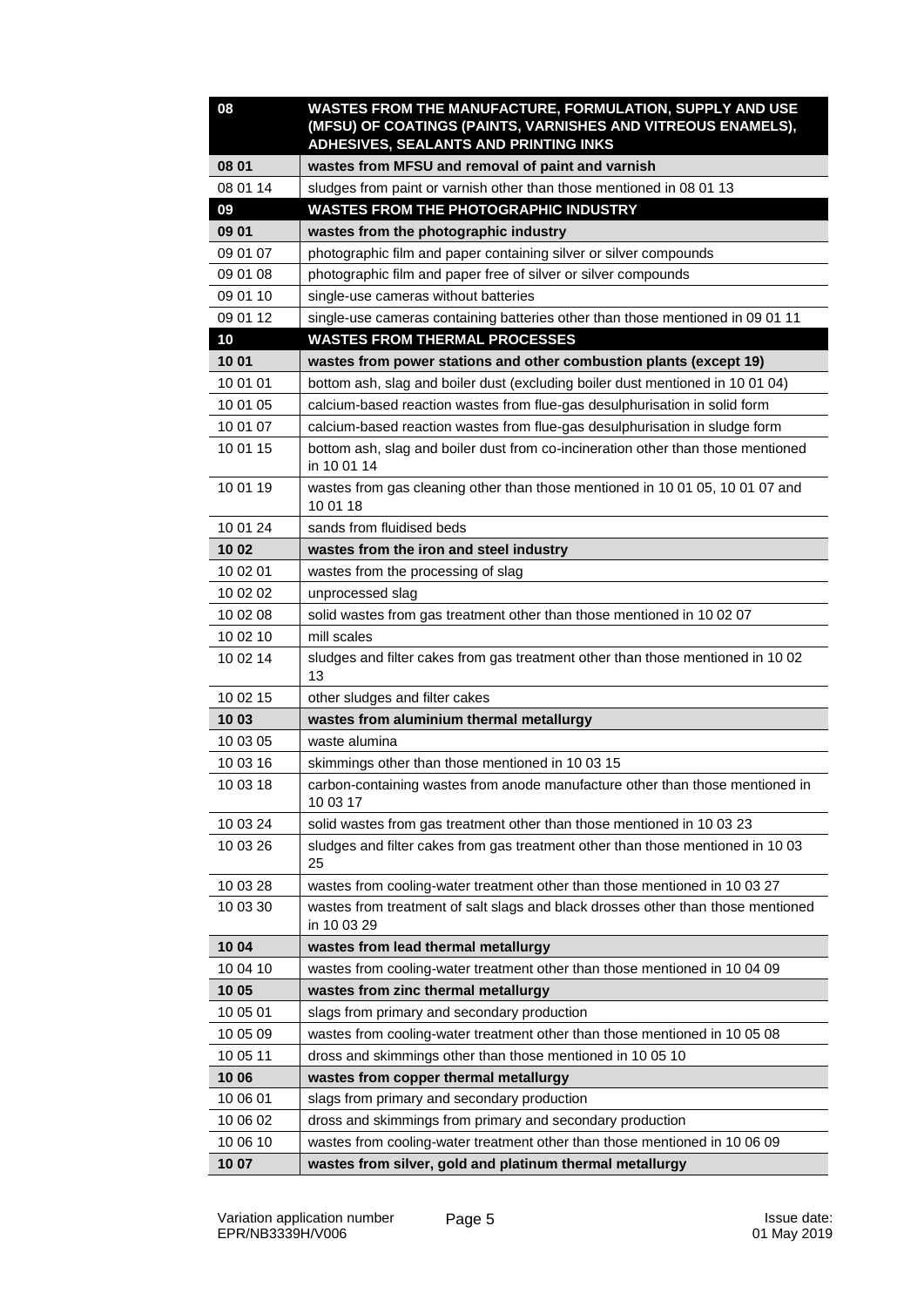| 10 07 01 | slags from primary and secondary production                                                          |
|----------|------------------------------------------------------------------------------------------------------|
| 10 07 02 | dross and skimmings from primary and secondary production                                            |
| 10 07 03 | solid wastes from gas treatment                                                                      |
| 10 07 05 | sludges and filter cakes from gas treatment                                                          |
| 10 07 08 | wastes from cooling-water treatment other than those mentioned in 10 07 07                           |
| 10 08    | wastes from other non-ferrous thermal metallurgy                                                     |
| 10 08 09 | other slags                                                                                          |
| 10 08 11 | dross and skimmings other than those mentioned in 10 08 10                                           |
| 10 08 13 | carbon-containing wastes from anode manufacture other than those mentioned in<br>10 08 12            |
| 10 08 14 | anode scrap                                                                                          |
| 10 08 18 | sludges and filter cakes from flue-gas treatment other than those mentioned in 10<br>08 17           |
| 10 08 20 | wastes from cooling-water treatment other than those mentioned in 10 08 19                           |
| 10 09    | wastes from casting of ferrous pieces                                                                |
| 10 09 03 | furnace slag                                                                                         |
| 10 09 06 | casting cores and moulds which have not undergone pouring other than those<br>mentioned in 10 09 05  |
| 10 09 08 | casting cores and moulds which have undergone pouring other than those<br>mentioned in 10 09 07      |
| 10 09 14 | waste binders other than those mentioned in 10 09 13                                                 |
| 10 09 16 | waste crack-indicating agent other than those mentioned in 10 09 15                                  |
| 10 10    | wastes from casting of non-ferrous pieces                                                            |
| 10 10 03 | furnace slag                                                                                         |
| 10 10 06 | casting cores and moulds which have not undergone pouring, other than those<br>mentioned in 10 10 05 |
| 10 10 08 | casting cores and moulds which have undergone pouring, other than those<br>mentioned in 10 10 07     |
| 10 10 14 | waste binders other than those mentioned in 10 10 13                                                 |
| 10 10 16 | waste crack-indicating agent other than those mentioned in 10 10 15                                  |
| 10 11    | wastes from manufacture of glass and glass products                                                  |
| 10 11 03 | waste glass-based fibrous materials                                                                  |
| 10 11 10 | waste preparation mixture before thermal processing, other than those mentioned<br>in 10 11 09       |
| 10 11 12 | waste glass other than those mentioned in 10 11 11                                                   |
| 10 11 16 | solid wastes from flue-gas treatment other than those mentioned in 10 11 15                          |
| 10 11 18 | sludges and filter cakes from flue-gas treatment other than those mentioned in 10<br>11 17           |
| 10 12    | wastes from manufacture of ceramic goods, bricks, tiles and construction<br>products                 |
| 10 12 01 | waste preparation mixture before thermal processing                                                  |
| 10 12 05 | sludges and filter cakes from gas treatment                                                          |
| 10 12 06 | discarded moulds                                                                                     |
| 10 12 08 | waste ceramics, bricks, tiles and construction products (after thermal processing)                   |
| 10 12 10 | solid wastes from gas treatment other than those mentioned in 10 12 09                               |
| 10 12 12 | wastes from glazing other than those mentioned in 10 12 11                                           |
| 10 13    | wastes from manufacture of cement, lime and plaster and articles and<br>products made from them      |
| 10 13 01 | waste preparation mixture before thermal processing                                                  |
| 10 13 04 | wastes from calcination and hydration of lime                                                        |
| 10 13 07 | sludges and filter cakes from gas treatment                                                          |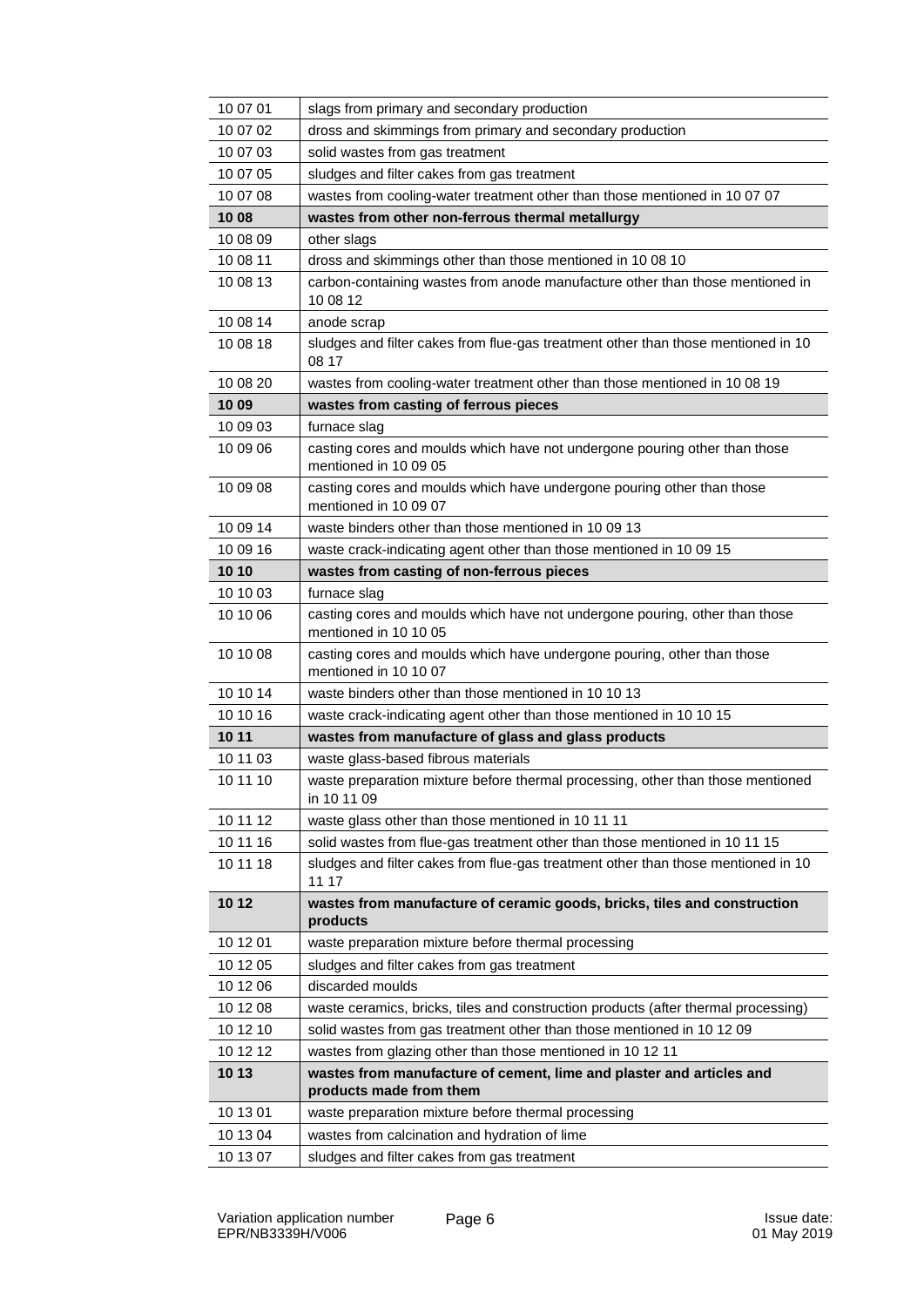| 10 13 10  | wastes from asbestos-cement manufacture other than those mentioned in 10 13<br>09                                                                                                                                         |
|-----------|---------------------------------------------------------------------------------------------------------------------------------------------------------------------------------------------------------------------------|
| 10 13 11  | wastes from cement-based composite materials other than those mentioned in 10<br>13 09 and 10 13 10                                                                                                                       |
| 10 13 13  | solid wastes from gas treatment other than those mentioned in 10 13 12                                                                                                                                                    |
| 10 13 14  | waste concrete and concrete sludge                                                                                                                                                                                        |
| 11        | WASTES FROM CHEMICAL SURFACE TREATMENT AND COATING OF<br>METALS AND OTHER MATERIALS; NON-FERROUS HYDRO-METALLURGY                                                                                                         |
| 11 01     | wastes from chemical surface treatment and coating of metals and other<br>materials (for example galvanic processes, zinc coating processes, pickling<br>processes, etching, phosphating, alkaline degreasing, anodising) |
| 11 01 10  | sludges and filter cakes other than those mentioned in 11 01 09                                                                                                                                                           |
| 11 01 14  | degreasing wastes other than those mentioned in 11 01 13                                                                                                                                                                  |
| 11 02     | wastes from non-ferrous hydrometallurgical processes                                                                                                                                                                      |
| 11 02 03  | wastes from the production of anodes for aqueous electrolytical processes                                                                                                                                                 |
| 11 02 06  | wastes from copper hydrometallurgical processes other than those mentioned in<br>11 02 05                                                                                                                                 |
| 11 05     | wastes from hot galvanising processes                                                                                                                                                                                     |
| 11 05 01  | hard zinc                                                                                                                                                                                                                 |
| 11 05 02  | zinc ash                                                                                                                                                                                                                  |
| 12        | WASTES FROM SHAPING AND PHYSICAL AND MECHANICAL SURFACE<br><b>TREATMENT OF METALS AND PLASTICS</b>                                                                                                                        |
| 1201      | wastes from shaping and physical and mechanical surface treatment of<br>metals and plastics                                                                                                                               |
| 12 01 01  | ferrous metal filings and turnings                                                                                                                                                                                        |
| 12 01 03  | non-ferrous metal filings and turnings                                                                                                                                                                                    |
| 12 01 05  | plastics shavings and turnings                                                                                                                                                                                            |
| 12 01 13  | welding wastes                                                                                                                                                                                                            |
| 12 01 16* | waste blasting material containing hazardous substances                                                                                                                                                                   |
| 12 01 17  | waste blasting material other than those mentioned in 12 01 16                                                                                                                                                            |
| 12 01 18* | metal sludge (grinding, honing and lapping sludge) containing oil                                                                                                                                                         |
| 12 01 21  | spent grinding bodies and grinding materials other than those mentioned in 12 01<br>20                                                                                                                                    |
| 15        | WASTE PACKAGING, ABSORBENTS, WIPING CLOTHS, FILTER MATERIALS<br>AND PROTECTIVE CLOTHING NOT OTHERWISE SPECIFIED                                                                                                           |
| 15 01     | packaging (including separately collected municipal packaging waste)                                                                                                                                                      |
| 15 01 01  | paper and cardboard packaging                                                                                                                                                                                             |
| 15 01 02  | plastic packaging                                                                                                                                                                                                         |
| 15 01 03  | wooden packaging                                                                                                                                                                                                          |
| 15 01 04  | metallic packaging                                                                                                                                                                                                        |
| 15 01 05  | composite packaging                                                                                                                                                                                                       |
| 15 01 06  | mixed packaging                                                                                                                                                                                                           |
| 15 01 07  | glass packaging                                                                                                                                                                                                           |
| 15 01 09  | textile packaging                                                                                                                                                                                                         |
| 15 01 10* | packaging containing residues of or contaminated by hazardous substances                                                                                                                                                  |
| 15 01 11* | metallic packaging containing a hazardous solid porous matrix (for example<br>asbestos), including empty pressure containers                                                                                              |
| 15 02     | absorbents, filter materials, wiping cloths and protective clothing                                                                                                                                                       |
| 15 02 02* | absorbents, filter materials (including oil filters not otherwise specified), wiping<br>cloths, protective clothing contaminated by hazardous substances                                                                  |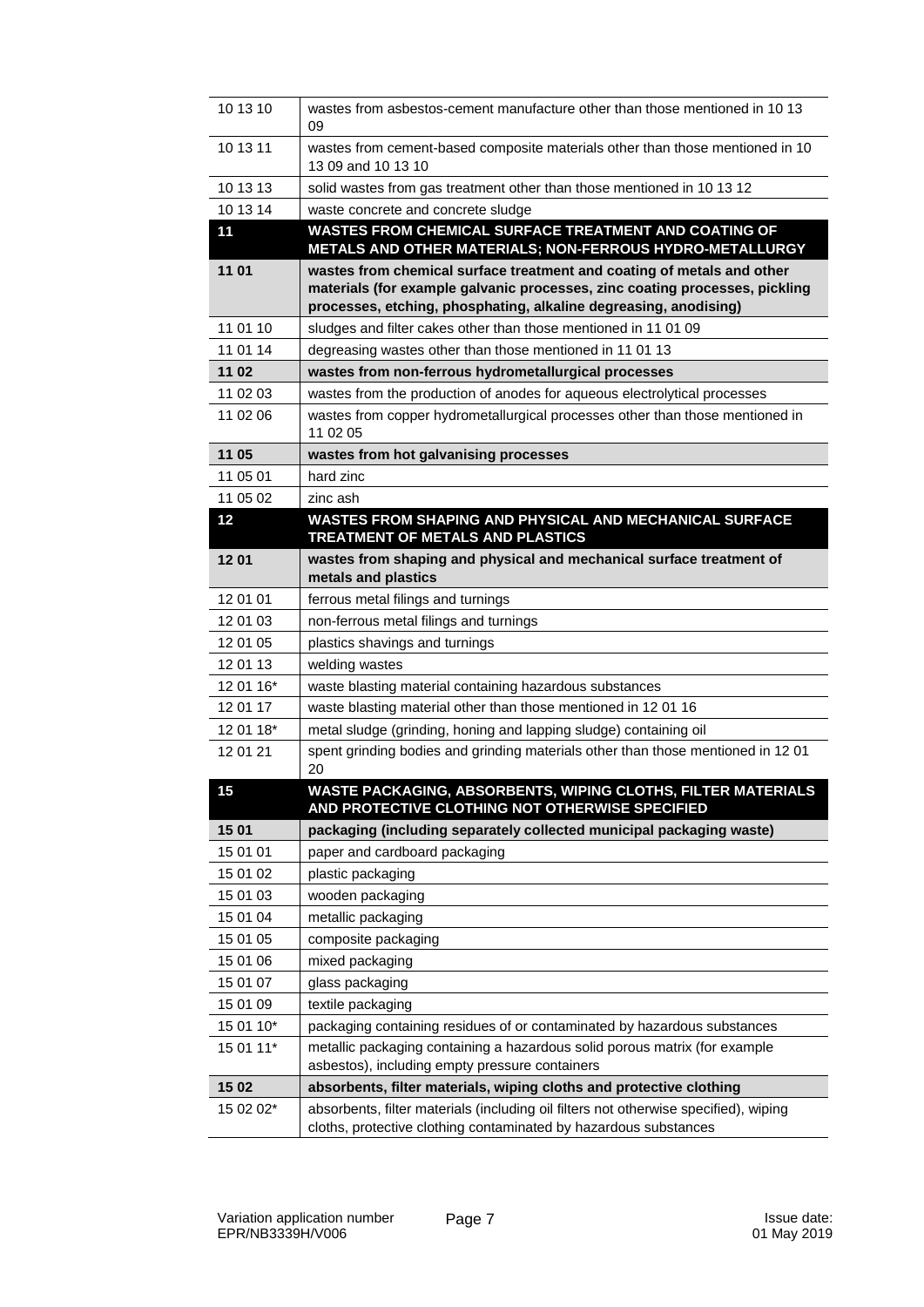| 15 02 03  | absorbents, filter materials, wiping cloths and protective clothing other than those<br>mentioned in 15 02 02 |
|-----------|---------------------------------------------------------------------------------------------------------------|
| 16        | <b>WASTES NOT OTHERWISE SPECIFIED IN THE LIST</b>                                                             |
| 16 02     | wastes from electrical and electronic equipment                                                               |
| 16 02 11* | discarded equipment containing chlorofluorocarbons, HCFC, HFC                                                 |
| 16 02 13* | discarded equipment containing hazardous components other than those                                          |
|           | mentioned in 16 02 09 to 16 02 12                                                                             |
| 16 02 14  | discarded equipment other than those mentioned in 16 02 09 to 16 02 13                                        |
| 16 02 16  | components removed from discarded equipment other than those mentioned in 16<br>02 15                         |
| 16 03     | off-specification batches and unused products                                                                 |
| 16 03 03* | inorganic wastes containing hazardous substances                                                              |
| 16 03 04  | inorganic wastes other than those mentioned in 16 03 03                                                       |
| 16 03 05* | organic wastes containing hazardous substances                                                                |
| 16 03 06  | organic wastes other than those mentioned in 16 03 05                                                         |
| 16 05     | gases in pressure containers and discarded chemicals                                                          |
| 16 05 04* | gases in pressure containers (including halons) containing hazardous substances                               |
| 16 06     | batteries and accumulators                                                                                    |
| 16 06 04  | alkaline batteries (except 16 06 03)                                                                          |
| 16 11     | waste linings and refractories                                                                                |
| 16 11 02  | carbon-based linings and refractories from metallurgical processes other than                                 |
|           | those mentioned in 16 11 01                                                                                   |
| 16 11 04  | other linings and refractories from metallurgical processes other than those<br>mentioned in 16 11 03         |
| 16 11 06  | linings and refractories from non-metallurgical processes other than those<br>mentioned in 16 11 05           |
|           |                                                                                                               |
|           |                                                                                                               |
| 17        | CONSTRUCTION AND DEMOLITION WASTES (INCLUDING EXCAVATED                                                       |
| 1701      | <b>SOIL FROM CONTAMINATED SITES)</b><br>concrete, bricks, tiles and ceramics                                  |
| 17 01 01  | concrete                                                                                                      |
| 17 01 02  | bricks                                                                                                        |
| 17 01 03  | tiles and ceramics                                                                                            |
| 17 01 06* | mixtures of, or separate fractions of concrete, bricks, tiles and ceramics containing<br>hazardous substances |
| 17 01 07  | mixtures of concrete, bricks, tiles and ceramics other than those mentioned in 17<br>01 06                    |
| 1702      | wood, glass and plastic                                                                                       |
| 17 02 01  | wood                                                                                                          |
| 17 02 02  | glass                                                                                                         |
| 17 02 03  | plastic                                                                                                       |
| 17 02 04* | glass, plastic and wood containing or contaminated with hazardous substances                                  |
| 1703      | bituminous mixtures, coal tar and tarred products                                                             |
| 17 03 02  | bituminous mixtures other than those mentioned in 17 03 01                                                    |
| 1704      | metals (including their alloys)                                                                               |
| 17 04 01  | copper, bronze, brass                                                                                         |
| 17 04 02  | aluminium                                                                                                     |
| 17 04 03  | lead                                                                                                          |
| 17 04 04  | zinc                                                                                                          |
| 17 04 05  | iron and steel                                                                                                |
| 17 04 06  | tin                                                                                                           |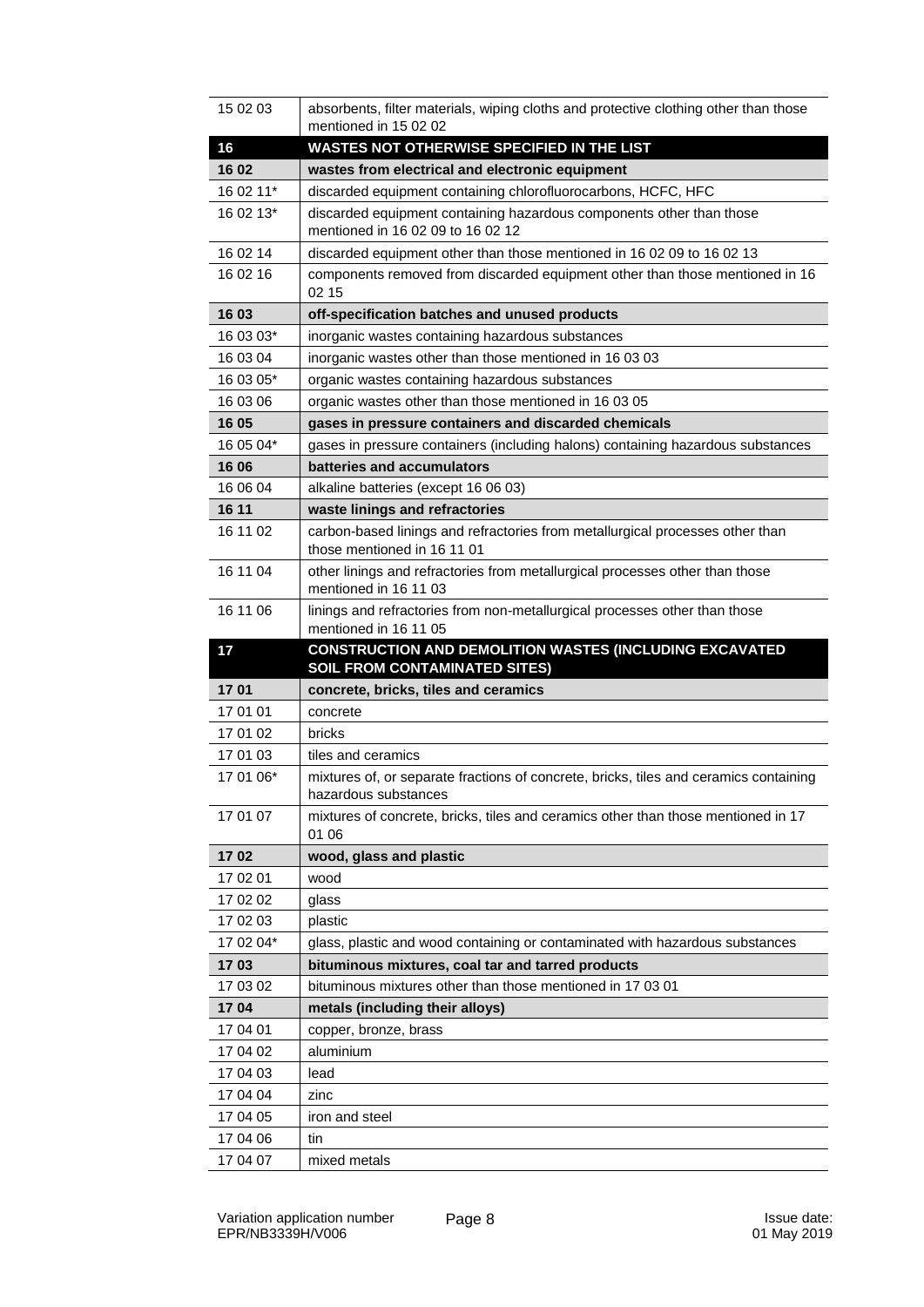| 17 04 11  | cables other than those mentioned in 17 04 10                                                                                                                                           |
|-----------|-----------------------------------------------------------------------------------------------------------------------------------------------------------------------------------------|
| 1705      | soil (including excavated soil from contaminated sites), stones and dredging<br>spoil                                                                                                   |
| 17 05 04  | soil and stones other than those mentioned in 17 05 03                                                                                                                                  |
| 17 05 08  | track ballast other than those mentioned in 17 05 07                                                                                                                                    |
| 1706      | insulation materials and asbestos-containing construction materials                                                                                                                     |
| 17 06 01* | insulation materials containing asbestos                                                                                                                                                |
| 17 06 04  | insulation materials other than those mentioned in 17 06 01 and 17<br>06 03                                                                                                             |
| 17 06 05* | construction materials containing asbestos                                                                                                                                              |
| 1708      | gypsum-based construction material                                                                                                                                                      |
| 17 08 02  | gypsum-based construction materials other than those mentioned in 17 08 01                                                                                                              |
| 1709      | other construction and demolition wastes                                                                                                                                                |
| 17 09 04  | mixed construction and demolition wastes other than those mentioned in 17 09 01,<br>17 09 02 and 17 09 03                                                                               |
| 19        | WASTES FROM WASTE MANAGEMENT FACILITIES, OFF-SITE WASTE<br>WATER TREATMENT PLANTS AND THE PREPARATION OF WATER<br>INTENDED FOR HUMAN CONSUMPTION AND WATER FOR INDUSTRIAL<br><b>USE</b> |
| 1901      | wastes from incineration or pyrolysis of waste                                                                                                                                          |
| 19 01 02  | ferrous materials removed from bottom ash                                                                                                                                               |
| 19 01 12  | bottom ash and slag other than those mentioned in 1901 11                                                                                                                               |
| 19 01 18  | pyrolysis wastes other than those mentioned in 19 01 17                                                                                                                                 |
| 19 01 19  | sands from fluidised beds                                                                                                                                                               |
| 19 02     | wastes from physico/chemical treatments of waste (including<br>dechromatation, decyanidation, neutralisation)                                                                           |
| 19 02 03  | premixed wastes composed only of non-hazardous wastes                                                                                                                                   |
| 19 02 10  | combustible wastes other than those mentioned in 19 02 08 and 19 02 09                                                                                                                  |
| 1904      | vitrified waste and wastes from vitrification                                                                                                                                           |
| 19 04 01  | vitrified waste                                                                                                                                                                         |
| 19 05     | wastes from aerobic treatment of solid wastes                                                                                                                                           |
| 19 05 01  | non-composted fraction of municipal and similar wastes                                                                                                                                  |
| 19 05 02  | non-composted fraction of animal and vegetable waste                                                                                                                                    |
| 19 05 03  | off-specification compost                                                                                                                                                               |
| 1908      | wastes from waste water treatment plants not otherwise specified                                                                                                                        |
| 19 08 06* | saturated or spent ion exchange resins                                                                                                                                                  |
| 19 09     | wastes from the preparation of water intended for human consumption or<br>water for industrial use                                                                                      |
| 19 09 04  | spent activated carbon                                                                                                                                                                  |
| 19 09 05  | saturated or spent ion exchange resins                                                                                                                                                  |
| 19 12     | wastes from the mechanical treatment of waste (for example sorting,<br>crushing, compacting, pelletising) not otherwise specified                                                       |
| 19 12 01  | paper and cardboard                                                                                                                                                                     |
| 19 12 02  | ferrous metal                                                                                                                                                                           |
| 19 12 03  | non-ferrous metal                                                                                                                                                                       |
| 19 12 04  | plastic and rubber                                                                                                                                                                      |
| 19 12 05  | glass                                                                                                                                                                                   |
| 19 12 07  | wood other than that mentioned in 1912 06                                                                                                                                               |
| 19 12 08  | textiles                                                                                                                                                                                |
| 19 12 09  | minerals (for example sand, stones)                                                                                                                                                     |
| 19 12 10  | combustible waste (refuse derived fuel)                                                                                                                                                 |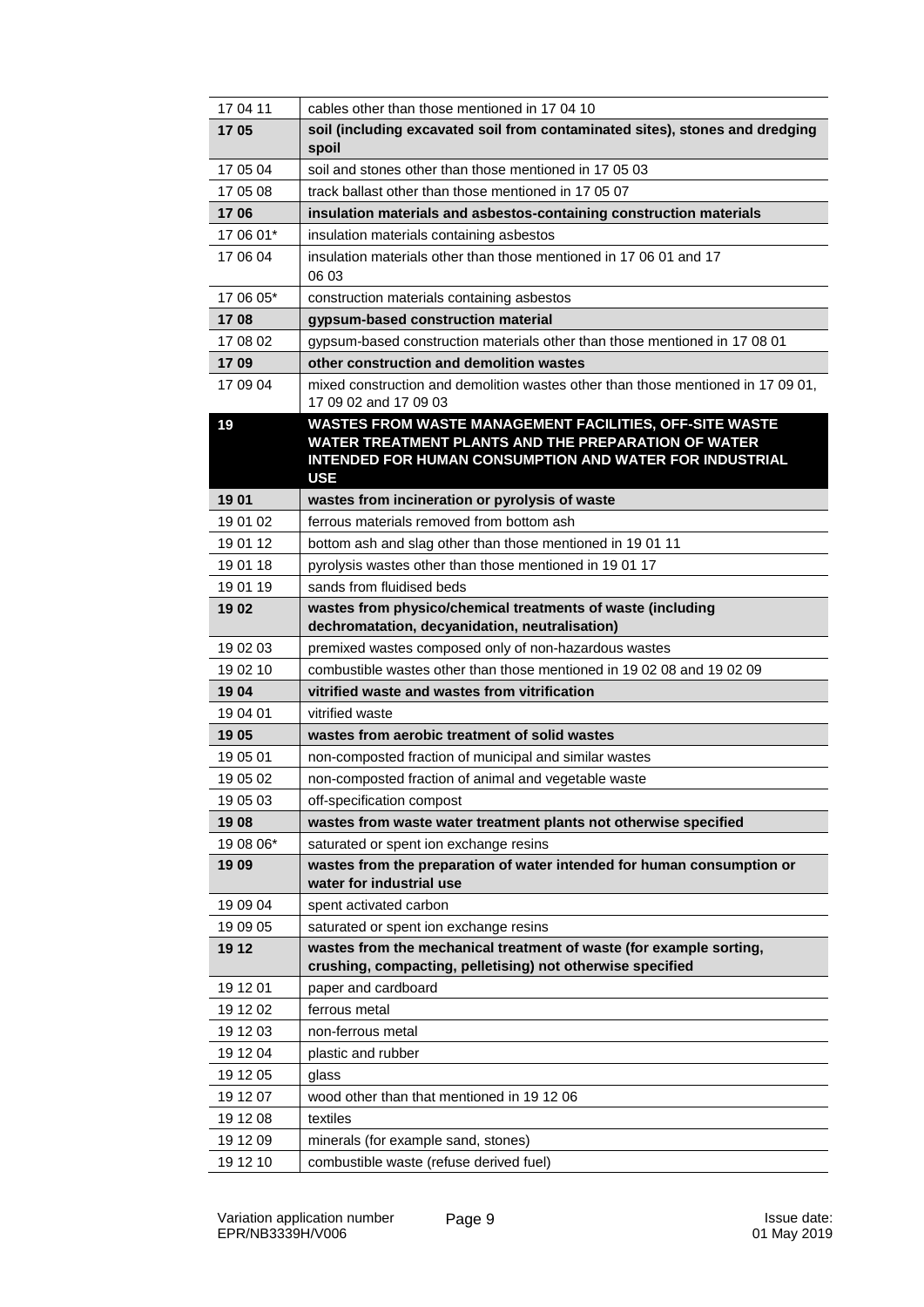| 19 13     | wastes from soil and groundwater remediation                                                                                                         |
|-----------|------------------------------------------------------------------------------------------------------------------------------------------------------|
| 19 13 02  | solid wastes from soil remediation other than those mentioned in 19 13 01                                                                            |
| 20        | MUNICIPAL WASTES (HOUSEHOLD WASTE AND SIMILAR COMMERCIAL,<br>INDUSTRIAL AND INSTITUTIONAL WASTES) INCLUDING SEPARATELY<br><b>COLLECTED FRACTIONS</b> |
| 20 01     | separately collected fractions (except 15 01)                                                                                                        |
| 20 01 01  | paper and cardboard                                                                                                                                  |
| 20 01 02  | glass                                                                                                                                                |
| 20 01 08  | biodegradable kitchen and canteen waste                                                                                                              |
| 20 01 10  | clothes                                                                                                                                              |
| 20 01 11  | textiles                                                                                                                                             |
| 20 01 21* | fluorescent tubes and other mercury-containing waste                                                                                                 |
| 20 01 34  | batteries and accumulators other than those mentioned in 2001 33                                                                                     |
| 20 01 36  | discarded electrical and electronic equipment other than those mentioned in 20 01<br>21, 20 01 23 and 20 01 35                                       |
| 20 01 38  | wood other than that mentioned in 20 01 37                                                                                                           |
| 20 01 39  | plastics                                                                                                                                             |
| 20 01 40  | metals                                                                                                                                               |
| 20 01 41  | wastes from chimney sweeping                                                                                                                         |
| 20 01 99  | other fractions not otherwise specified - sharps, hypodermic needles/blades                                                                          |
| 20 02     | garden and park wastes (including cemetery waste)                                                                                                    |
| 20 02 01  | biodegradable waste                                                                                                                                  |
| 20 02 02  | soil and stones                                                                                                                                      |
| 20 03     | other municipal wastes                                                                                                                               |
| 20 03 01  | mixed municipal waste                                                                                                                                |
| 20 03 02  | waste from markets                                                                                                                                   |
| 20 03 03  | street-cleaning residues                                                                                                                             |
| 20 03 07  | bulky waste                                                                                                                                          |